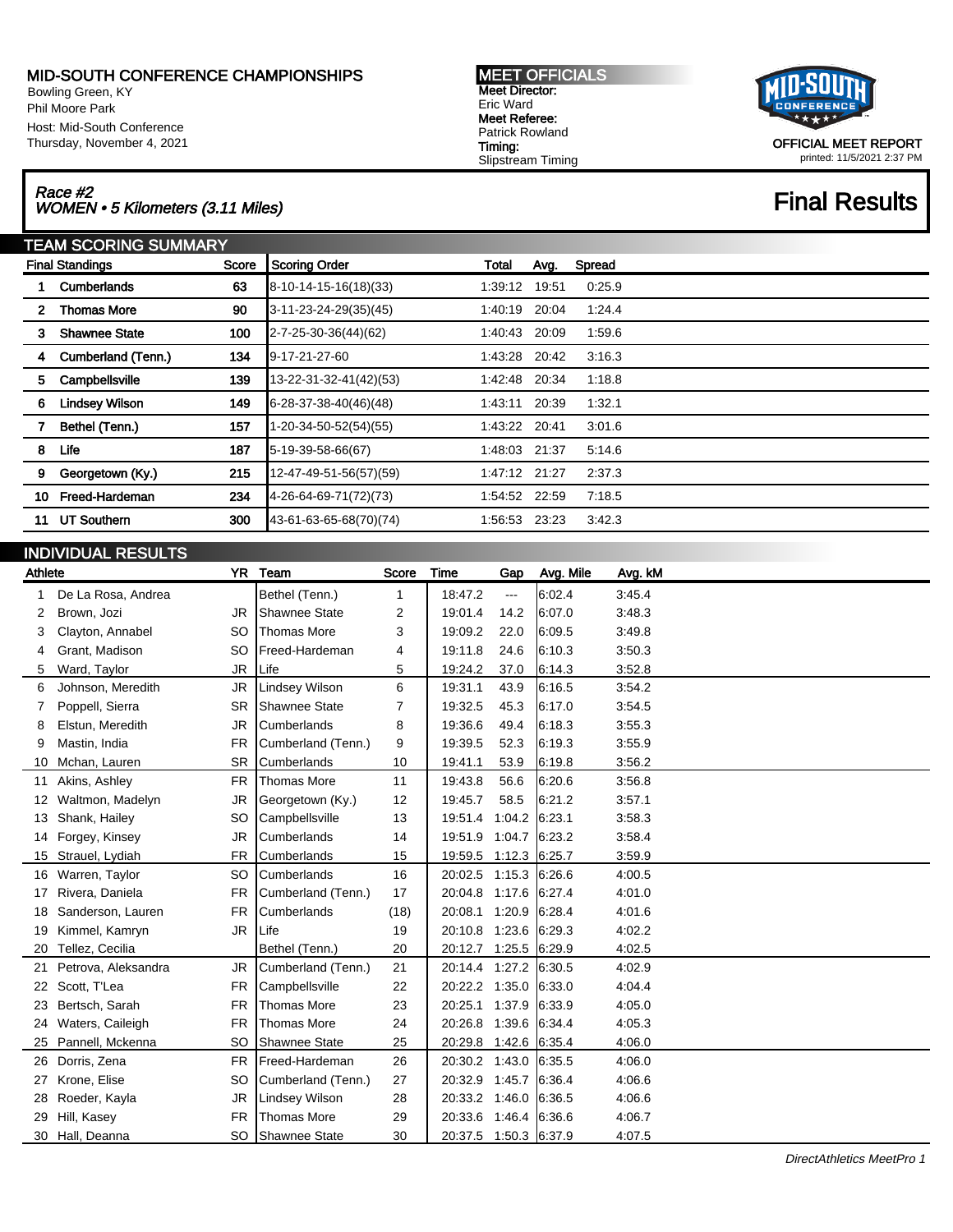## MID-SOUTH CONFERENCE CHAMPIONSHIPS

Bowling Green, KY Phil Moore Park Host: Mid-South Conference Thursday, November 4, 2021

### MEET OFFICIALS Meet Director: Eric Ward Meet Referee: Patrick Rowland Timing: Slipstream Timing



OFFICIAL MEET REPORT printed: 11/5/2021 2:37 PM

### Race #2 Race #2<br>WOMEN • 5 Kilometers (3.11 Miles) Final Results

| <b>INDIVIDUAL RESULTS (cont'd)</b> |                      |               |                       |                              |                       |        |           |         |
|------------------------------------|----------------------|---------------|-----------------------|------------------------------|-----------------------|--------|-----------|---------|
| Athlete                            |                      | YR            | Team                  | Score                        | Time                  | Gap    | Avg. Mile | Avg. kM |
|                                    | 31 LaMar, Hailie     | <b>FR</b>     | Campbellsville        | 31                           | 20:41.4               | 1:54.2 | 6:39.2    | 4:08.3  |
| 32                                 | Steff, Emma          | <b>FR</b>     | Campbellsville        | 32                           | 20:42.8               | 1:55.6 | 6:39.6    | 4:08.6  |
| 33                                 | Warren, Nevaeh       | FR            | Cumberlands           | (33)                         | 20:44.1               | 1:56.9 | 6:40.0    | 4:08.8  |
| 34                                 | Terry, Ashley        | FR            | Cumberlands           | $\qquad \qquad \blacksquare$ | 20:47.5               | 2:00.3 | 6:41.1    | 4:09.5  |
| 35                                 | Lopez, Jennifer      | SR            | Bethel (Tenn.)        | 34                           | 20:48.8 2:01.6        |        | 6:41.5    | 4:09.8  |
| 36                                 | Huth, Megan          | <b>FR</b>     | Thomas More           | (35)                         | 20:57.3 2:10.1        |        | 6:44.3    | 4:11.5  |
| 37                                 | Meddock, Mikella     | FR            | <b>Shawnee State</b>  | 36                           | 21:01.0 2:12.8        |        | 6:45.5    | 4:12.2  |
| 38                                 | Masden, Kaylee       | SO            | <b>Lindsey Wilson</b> | 37                           | 21:01.6 2:14.4        |        | 6.45.6    | 4:12.3  |
| 39                                 | Cuin-Casimiro, Laura | SO            | <b>Lindsey Wilson</b> | 38                           | 21:01.7 2:14.5        |        | 6:45.7    | 4:12.3  |
| 40                                 | Ivey, Kaitlin        | <sub>SO</sub> | Life                  | 39                           | 21:01.8 2:14.6        |        | 6:45.7    | 4:12.3  |
| 41                                 | Gertler, Lotte       | <b>FR</b>     | <b>Lindsey Wilson</b> | 40                           | 21:03.1 2:15.9        |        | 6:46.1    | 4:12.6  |
| 42                                 | Daman, Nina          | <b>FR</b>     | Campbellsville        | 41                           | 21:10.2 2:23.0        |        | 6:48.4    | 4:14.0  |
| 43                                 | Lockard, Maggie      | <b>SR</b>     | Campbellsville        | (42)                         | 21:11.7 2:24.5        |        | 6:48.9    | 4:14.3  |
| 44                                 | Bain, Briley         | SO            | <b>UT Southern</b>    | 43                           | 21:15.6 2:28.4        |        | 6.50.1    | 4:15.1  |
| 45                                 | Davis, Graci         | <b>FR</b>     | <b>Shawnee State</b>  | (44)                         | 21:21.8 2:34.6        |        | 6:52.1    | 4:16.4  |
| 46                                 | Cayze, Jenna         | SO            | <b>Thomas More</b>    | (45)                         | 21:25.1               | 2:37.9 | 6:53.2    | 4:17.0  |
| 47                                 | Henage, Hannah       | FR            | Cumberlands           | $\blacksquare$               | 21:29.8 2:42.6        |        | 6:54.7    | 4:17.9  |
| 48                                 | Wilson, Macey        | SO            | <b>Lindsey Wilson</b> | (46)                         | 21:31.2 2:44.0        |        | 6:55.2    | 4:18.2  |
| 49                                 | Puckett, Rachel      | <b>FR</b>     | Georgetown (Ky.)      | 47                           | 21:32.7 2:45.5        |        | 6:55.6    | 4:18.5  |
| 50                                 | Walker, Annabelle    | <b>FR</b>     | <b>Lindsey Wilson</b> | (48)                         | 21:33.5 2:46.3        |        | 6:55.9    | 4:18.7  |
| 51                                 | Rudder, Olivia       | <b>FR</b>     | <b>Lindsey Wilson</b> | $\blacksquare$               | 21:38.3 2:51.1        |        | 6:57.4    | 4:19.6  |
| 52                                 | Arlinghaus, Anja     | <b>JR</b>     | <b>Thomas More</b>    | $\blacksquare$               | 21:38.8 2:51.6        |        | 6:57.6    | 4:19.8  |
| 53                                 | Reese, Kate          | SO            | Georgetown (Ky.)      | 49                           | 21:43.8 2:56.6        |        | 6:59.2    | 4:20.8  |
| 54                                 | Pyle, Russia         |               | Bethel (Tenn.)        | 50                           | 21:44.7 2:57.5        |        | 6:59.5    | 4:20.9  |
| 55                                 | Milby, Katie         | SO            | Georgetown (Ky.)      | 51                           | 21:46.3 2:59.1        |        | 7:00.0    | 4:21.3  |
| 56                                 | Hinton, Alana        | <b>FR</b>     | Thomas More           | $\blacksquare$               | 21:46.7               | 2:59.5 | 7:00.1    | 4:21.3  |
| 57                                 | Plunkett, Olivia     |               | Bethel (Tenn.)        | 52                           | 21:48.7               | 3:01.5 | 7:00.8    | 4:21.7  |
| 58                                 | Connelly, Samantha   | JR            | Cumberlands           | $\qquad \qquad \blacksquare$ | 21:56.3               | 3:09.1 | 7:03.2    | 4:23.2  |
| 59                                 | Lucason, Morgan      | FR            | Cumberlands           | $\blacksquare$               | 21:59.4 3:12.2        |        | 7:04.2    | 4:23.9  |
| 60                                 | Bowling, Alisa       | <b>JR</b>     | Cumberlands           | $\blacksquare$               | 22:00.3 3:13.1        |        | 7:04.5    | 4:24.1  |
| 61                                 | Sipes, Marlena       | <b>FR</b>     | Campbellsville        | (53)                         | 22:06.1               | 3:18.9 | 7:06.4    | 4:25.2  |
| 62                                 | Albrinck, Ashley     | FR            | Thomas More           | $\blacksquare$               | 22:08.7 3:21.5        |        | 7:07.2    | 4:25.7  |
| 63                                 | Richardson, Isabella | FR            | Bethel (Tenn.)        | (54)                         | 22:15.9 3:28.7        |        | 7:09.5    | 4.27.2  |
| 64                                 | Bennett, Kayla       | FR            | Bethel (Tenn.)        | (55)                         | 22:20.8               | 3:33.6 | 7:11.1    | 4:28.2  |
|                                    | 65 Bailey, Sarah     | <b>FR</b>     | Georgetown (Ky.)      | 56                           | 22:23.0 3:34.8 7:11.8 |        |           | 4:28.6  |
|                                    | 66 Wilson, Zoe       | FR            | Lindsey Wilson        | $\qquad \qquad \blacksquare$ | 22:23.7 3:36.5        |        | 7:12.1    | 4:28.7  |
| 67                                 | Crepps, Kirsten      | <b>JR</b>     | Lindsey Wilson        | $\blacksquare$               | 22:31.1               | 3:43.9 | 7.14.4    | 4:30.2  |
| 68                                 | Stovik, Manny        | JR            | Georgetown (Ky.)      | (57)                         | 22:31.6 3:44.4        |        | 7:14.6    | 4:30.3  |
| 69                                 | Todd, Tara           | JR            | Cumberlands           | $\blacksquare$               | 22:43.1               | 3:55.9 | 7:18.3    | 4:32.6  |
| 70                                 | Escobar, Marie Ann   | <sub>SO</sub> | Life                  | 58                           | 22:47.4 4:00.2        |        | 7:19.7    | 4:33.5  |
| 71                                 | Davis, Riley         | <b>FR</b>     | Georgetown (Ky.)      | (59)                         | 22:49.9 4:02.7        |        | 7:20.5    | 4:34.0  |
| 72                                 | Bennett, Mackenzie   | FR            | Bethel (Tenn.)        | $\blacksquare$               | 22:51.1               | 4:03.9 | 7:20.9    | 4:34.2  |
| 73                                 | Britt, Hope          | FR            | Cumberland (Tenn.)    | 60                           | 22:55.8 4:08.6        |        | 7:22.4    | 4:35.2  |
| 74                                 | Mitchell, Hadley     | SO            | Georgetown (Ky.)      | $\blacksquare$               | 22:57.3 4:10.1        |        | 7:22.8    | 4:35.4  |
| 75                                 | Gaskin, Makenya      | <b>FR</b>     | Bethel (Tenn.)        | $\blacksquare$               | 22:59.3 4:12.1 7:23.5 |        |           | 4:35.9  |
|                                    | 76 Grogan, Jenna     |               | SO Cumberlands        | $\blacksquare$               | 23:02.2 4:15.0 7:24.4 |        |           | 4:36.4  |